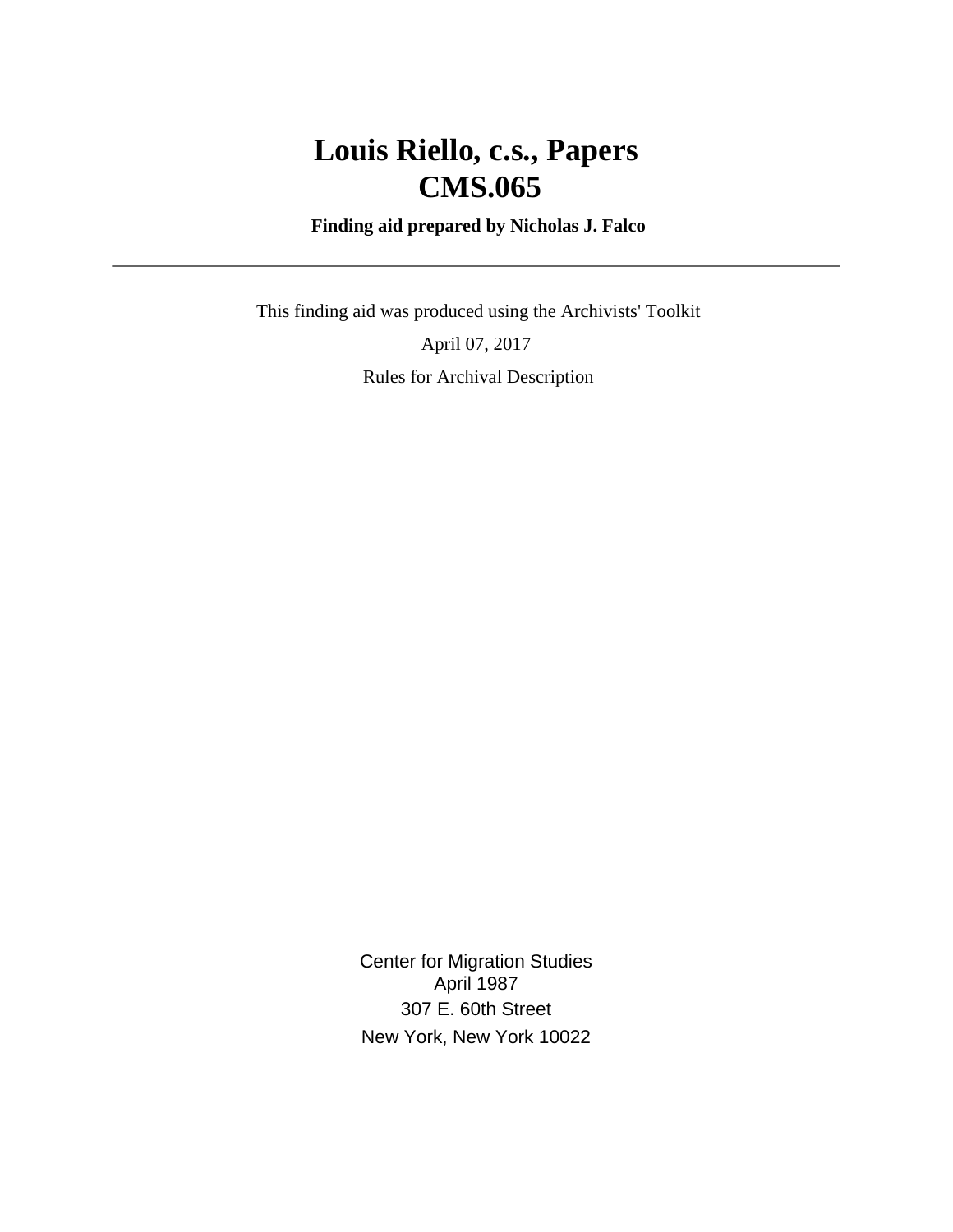## **Table of Contents**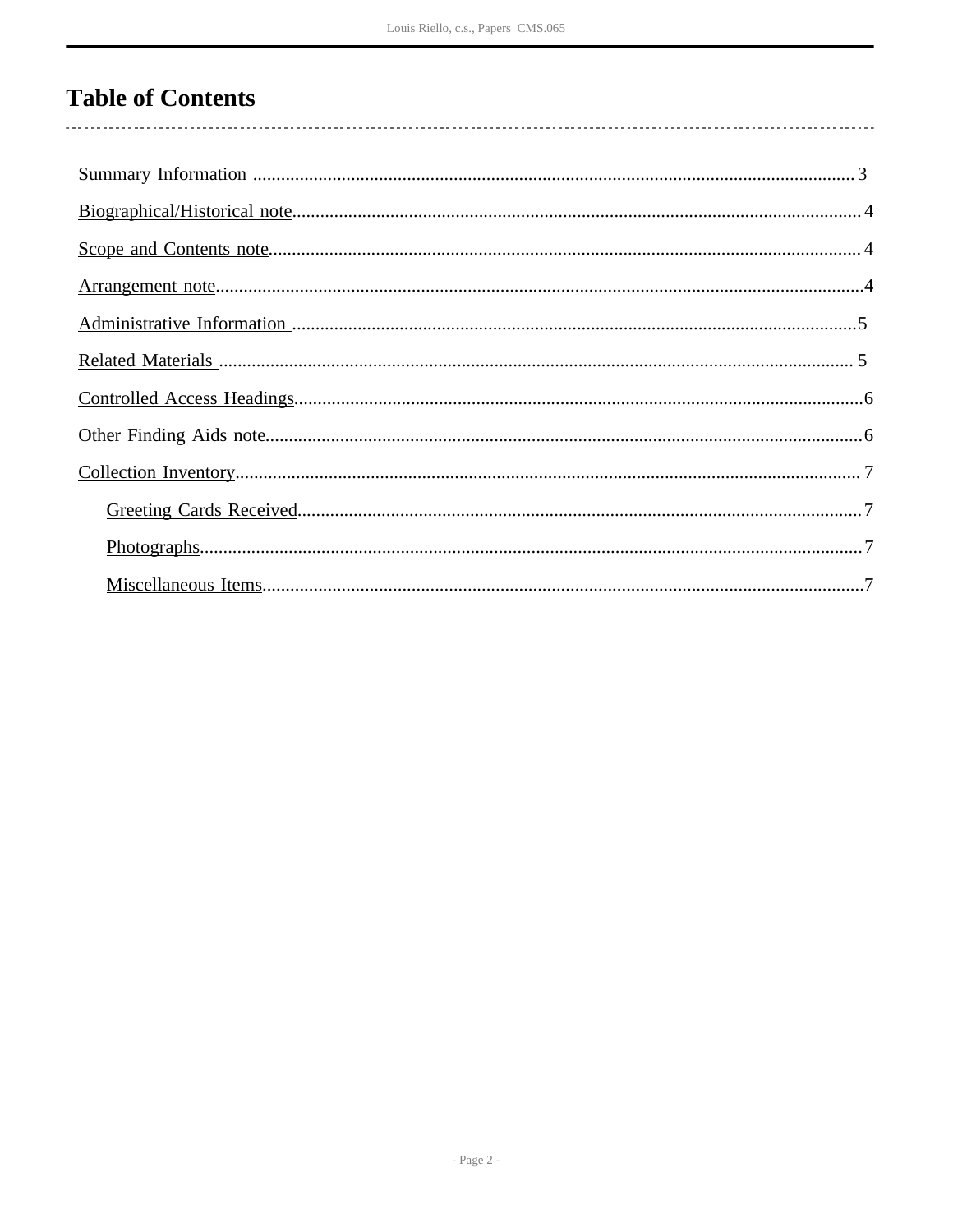## <span id="page-2-0"></span>**Summary Information**

 $\overline{a}$ 

| <b>Repository</b>                                                    | <b>Center for Migration Studies</b>                                                                                                                                                                                                                                                                                                                    |  |  |
|----------------------------------------------------------------------|--------------------------------------------------------------------------------------------------------------------------------------------------------------------------------------------------------------------------------------------------------------------------------------------------------------------------------------------------------|--|--|
| <b>Title</b>                                                         | Louis Riello Papers                                                                                                                                                                                                                                                                                                                                    |  |  |
| <b>Date</b>                                                          | 1930-1970                                                                                                                                                                                                                                                                                                                                              |  |  |
| <b>Extent</b>                                                        | 1.0 Linear feet 2 document boxese                                                                                                                                                                                                                                                                                                                      |  |  |
| <b>Location note</b>                                                 | CMS.065 is housed at the Provincial House of the Saint Charles Province<br>of the Society of Saint Charles-Scalabrinians, 27 Carmine Street, New<br>York, New York, 10027.                                                                                                                                                                             |  |  |
| Language                                                             | English                                                                                                                                                                                                                                                                                                                                                |  |  |
| Language of Materials note CMS.065 is in English, with some Italian. |                                                                                                                                                                                                                                                                                                                                                        |  |  |
| <b>Abstract</b>                                                      | CMS.065 documents, through greeting card received, photographs, prayer<br>cards and a notebook, the career of Father Louis Riello, a priest in the<br>congregation of the Society of Saint Charles-Scalabrinians, who served<br>in Chicago, New York State, and New England between his arrival in the<br>United States in 1936 and his death in 1971. |  |  |

### **Preferred Citation note**

Center for Migration Studies of New York; Louis Riello Papers (CMS.065); Box Number; Folder Name.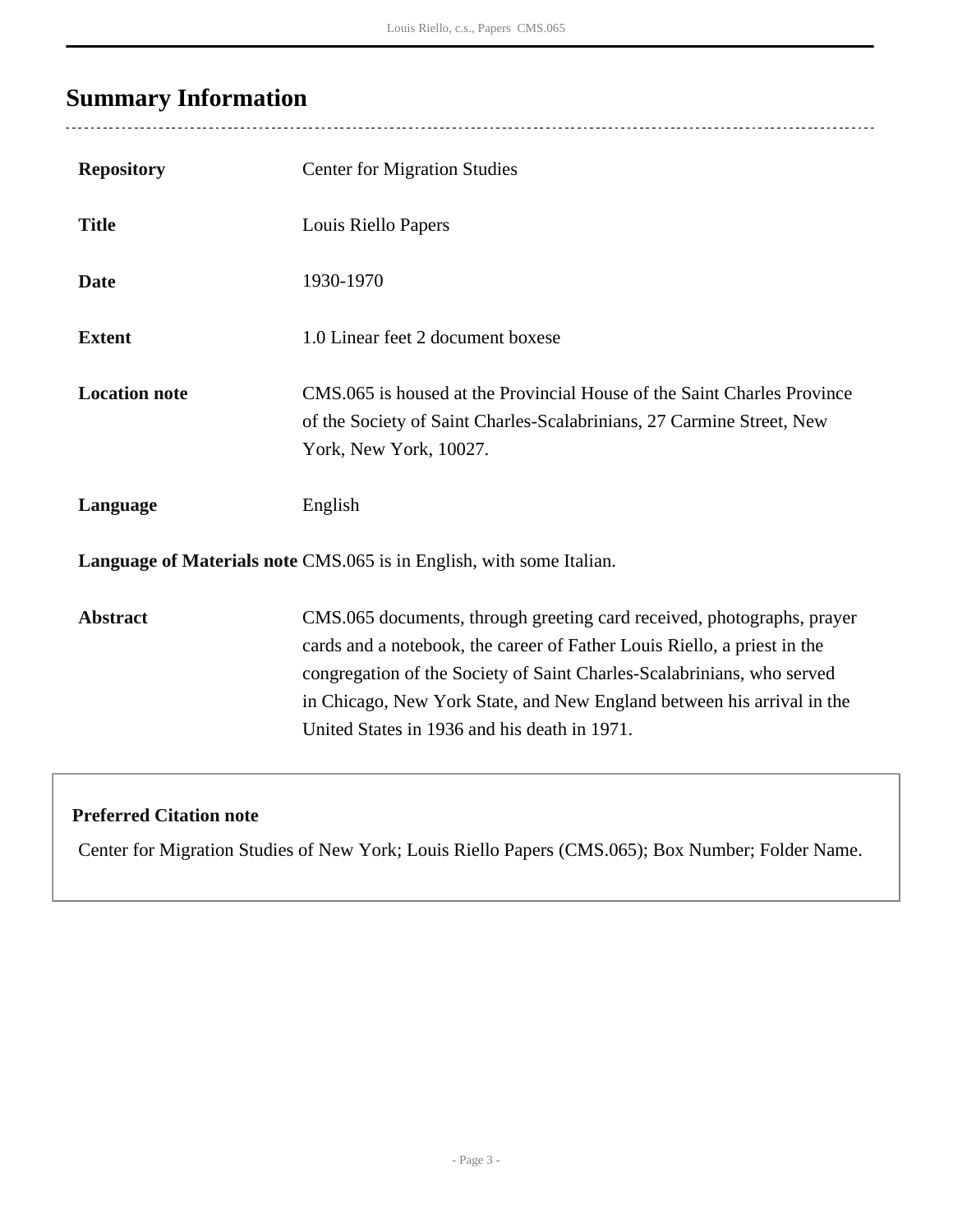### <span id="page-3-0"></span>**Biographical/Historical note**

Born in Mussolente, Vicenza, Italy on 13 March 1909, Louis Reillo followed other men in his region into the Society of Saint Charles-Scalabrinians, a congregation of male religious funded in 1887 to minister to migrants. Ordained in 1935, a year afte that he was assigned to the U.S. missin field. He served in the order's Saint John Province, mostly in Chicago, and in its Saint Charles Province, especially in New York and New England. From 1958 to 1964 he served as Provincial Superior of the Saint Charles Province. He died at one of the Scalabrini Fathers' missions, a nursing home called Villa Scalabrini, in North Kingston, Rhode Island, in 1971.

### <span id="page-3-1"></span>**Scope and Contents note**

CMS.065 provides episodic documentation of the career of Louis Riello, c.s., a priest and a member of the Society of Saint Charles-Scalabrinians, from 1936, when Father Riello arrived in the United States to his death in 1971.

The most consistent document is provided through black and white photographs, of which there are two sets. During the 1940s and 1950s, Father Riello collected five photo albums. These contains snapshots depicting activities at the parishes in which he served, life among his Scalabrinian confreres in Italy and his visits to his family, also in Italy. A second set consists of loose photographs covers the same time periods and subjects.

The 1960s are documented by miscellaneous items found in Father Riello's room at the time of his death. One is a prayer card with perpetual novenas for Saint Ann and Saint Anthony. The other is a notebook containing addresses and a list of Italian proverbs or expressions.

The last month of Father Riello's life coincided with the Christmas holiday. The collection preserves the cards that he received for his last Christmas. These in turn document earlier episodes of his life, as some were sent to his immediate previous assignment at Immaculat Conception Novitiate in Cornwall, New York, and some come from parishioners he had served earlier than that, while at Saint Anthony, Somerville, Massachusettes, and Saint Peter, Syracuse, New York.

### <span id="page-3-2"></span>**Arrangement note**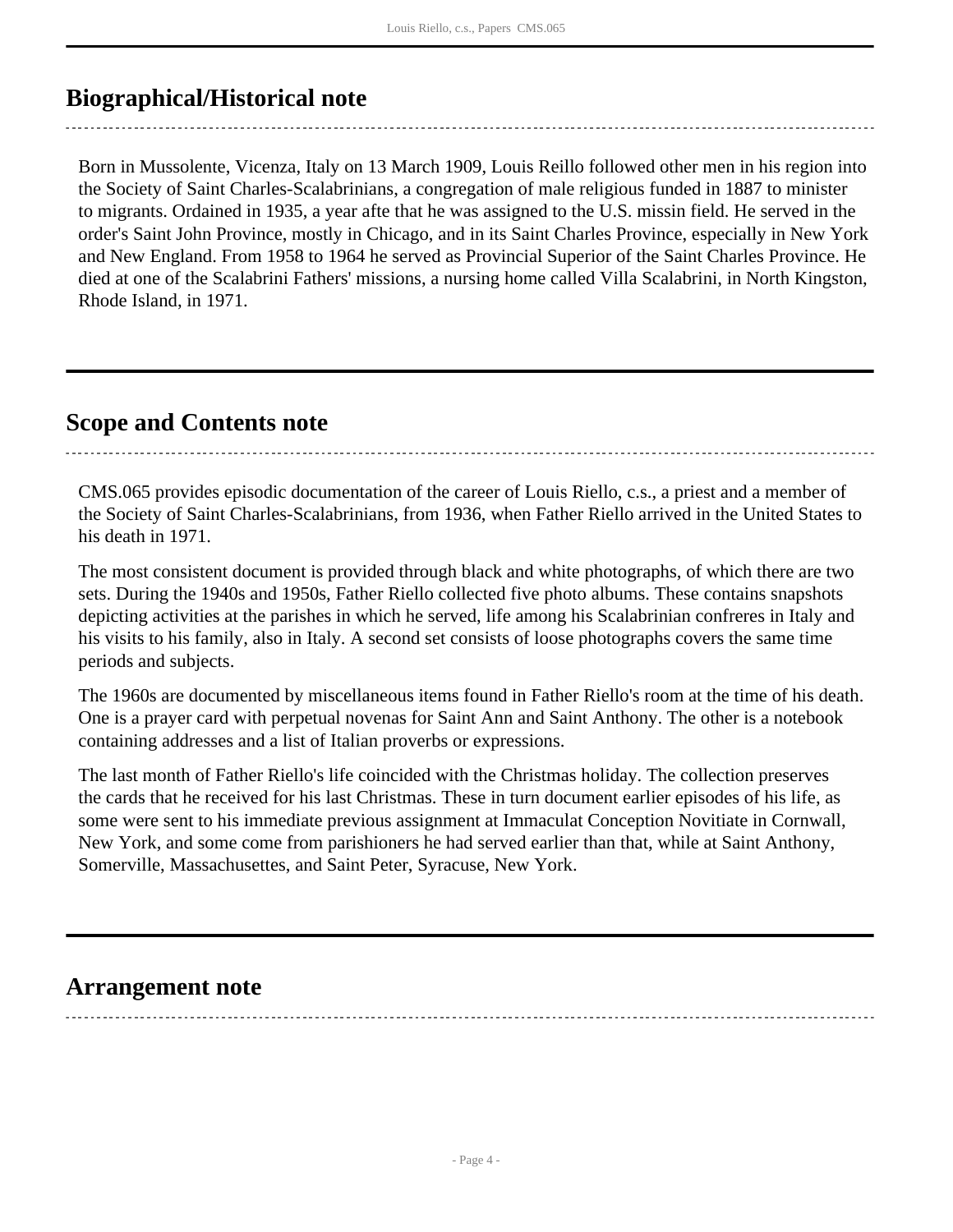Series I: Greeting Cards Received Series II: Photographs Subseries A: Photograph Albums Subseries B: Loose Photographs Series III: Miscellaneous Items

### <span id="page-4-0"></span>**Administrative Information**

#### **Publication Information**

Center for Migration Studies April 1987

#### **Revision Description**

 Mary Brown entered the finding aid for CMS.065 into Archivists' Toolkit using the prescriptions found in "Describing Archives: A Content Standard." 7 April 2017

#### **Conditions Governing Access note**

Open to researchers by appointment.

#### **Conditions Governing Use note**

Copyright is owned by the Center for Migration Studies. Permission to publish materials must be requested before use.

#### **Immediate Source of Acquisition note**

The contents of CMS.065 came to the Center for Migration Studies from Villa Scalabrini, North Kingston, Rhode Island.

#### **Processing Information note**

Archiviest Nicholas J. Falco completed the processing of CMS.065 in April 1987.

### <span id="page-4-1"></span>**Related Materials**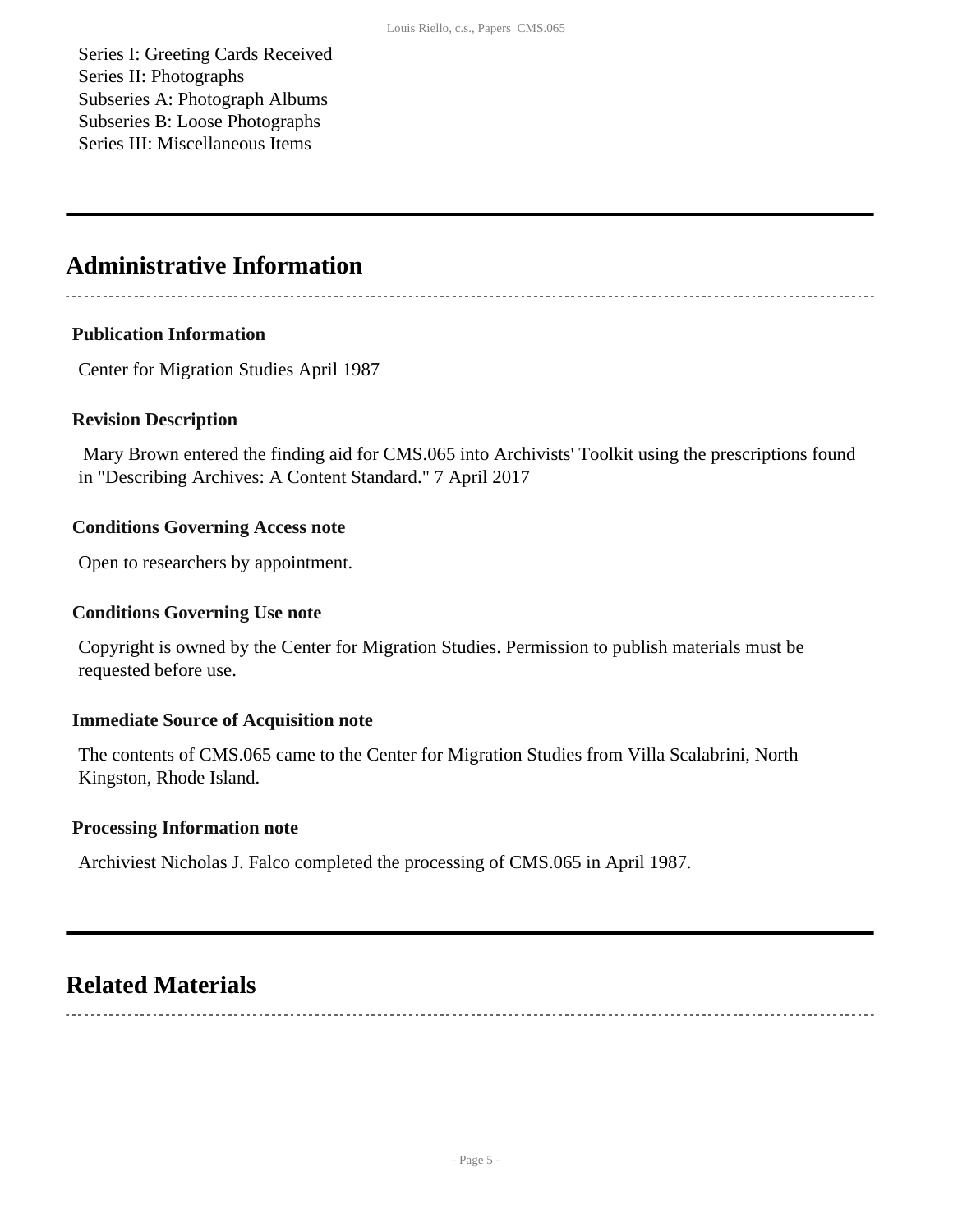#### **Related Archival Materials note**

CMS.078 and its addendums, A, B, and C, contain the papers of the provincial administration of the Saint Charles Province of the Society of Saint Charles-Scalabrinians. These papers document Father Riello's time as a member of the province, in files he generated as provincial superior and in files devoted to the parishes he served.

### <span id="page-5-0"></span>**Controlled Access Headings**

#### **Personal Name(s)**

• Riello, Louis, c.s., (Rev.), 1909-1971

#### **Subject(s)**

- Italian Americans | x Religion.
- Priests |z United States.

### <span id="page-5-1"></span>**Other Finding Aids note**

Archivist Nicholas J. Falco's original print inventory of CMS.065 is available upon request.